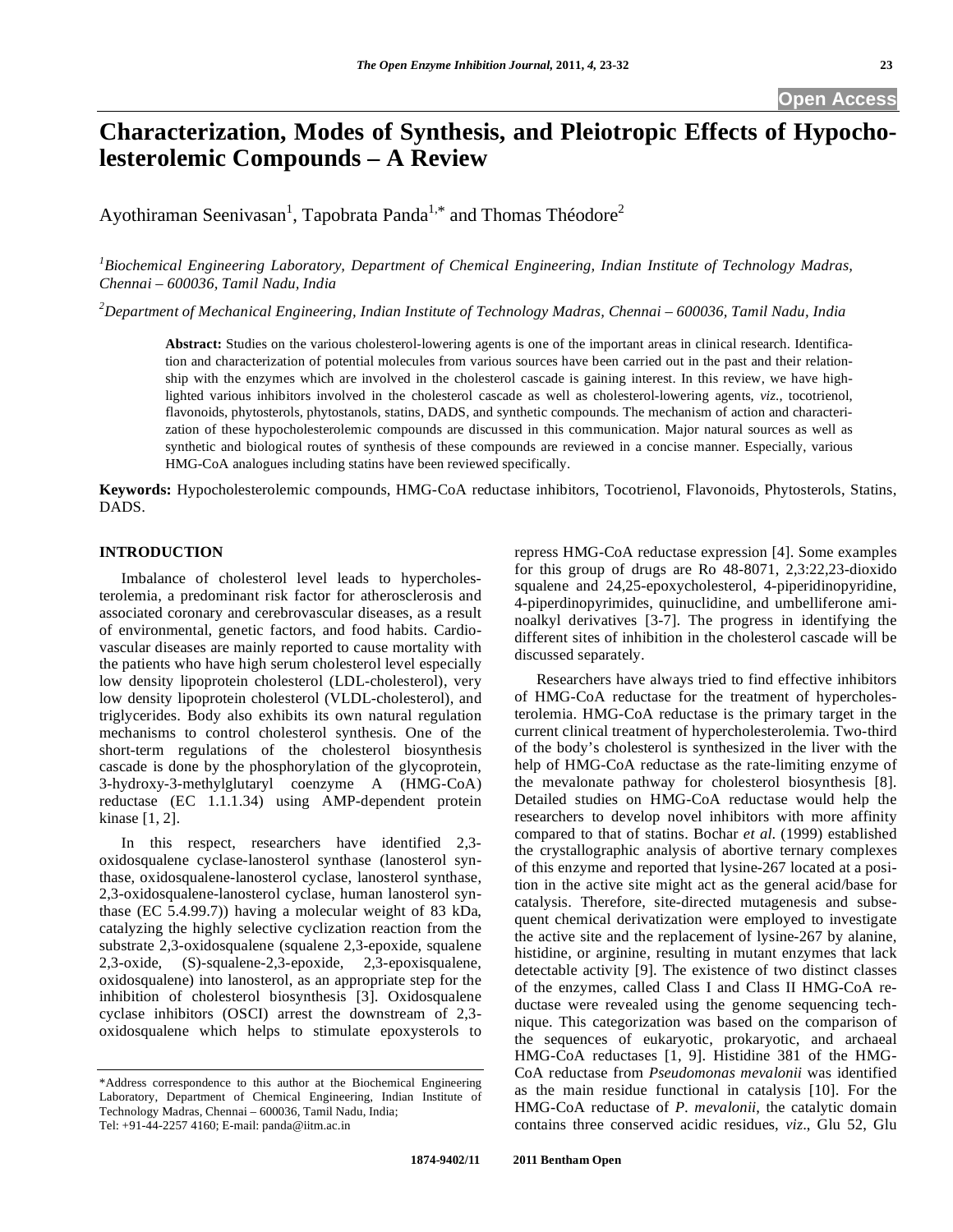83, and Asp 183 [11, 12]. Tabernero *et al*. [13] reported the crystal structure of a lovastatin bound to both class I (human) and class II (bacterial) HMG-CoA reductases. This work gives an impetus for the development of selective class II inhibitors for use as antibacterial agents against pathogenic microorganisms.

 Numerous reports are available on the synthesis of chemical compounds to control the metabolites of the cholesterol cascade when the natural body regulation fails to control the cholesterol level. One of the groups of such compounds is called statin, also known as HMG-CoA reductase inhibitors. These compounds are structurally analogous to HMG-CoA and exhibits competitive inhibition with HMG-CoA reductase. This enzyme catalyzes the rate-determining step of mevalonate formation from HMG-CoA in the *de novo* cholesterol synthesis pathway. The downstream of mevalonate, terminated by these drug molecules leads to pleiotropic effects [8, 14, 15]. Some fungi produce group 1 statins as secondary metabolites. A few organisms have been employed for biotransformation studies to improve the efficiency of fermentation-derived statin compounds [2, 15, 16]. Differences in structure and binding characteristics partly contribute to differences in the inhibition efficiency of statins. This results in variation in the reduction of undesirable cholesterol levels and other pharmacological properties. These drugs are commonly prescribed for coronary patients and it has been found to reduce the LDL-cholesterol and triglyceride levels and increase the HDL-cholesterol in the patients [17, 18]. Though statins are considered generally safe, they are known to cause myopathy and in rare cases rhabdomyolysis. Evidence suggests that myotoxicity is due to inhibition of HMG-CoA reductase within the myocyte [19]. Thus, an inhibitor with increased selectivity for hepatocytes could potentially result in an improved therapeutic window with fewer side effects. The necessity to find an alternative approach is due to the unfavorable effects of statins.

 The addition of specific functional groups to fermentation-derived statins and the synthesis of new compounds have received more importance in clinical research. Compounds like hydroxyl phosphinyl trans-tetrahydro compactin [20], tocotrienol (a vitamin E analogue) [21], 4-thiophenyl quinoline-based mevalonolactones [22],  $\alpha$ , $\alpha$ -difluoroketones [23], and daidzein (isoflavone) [24] are some of the HMG-CoA reductase inhibitors. Farnesylated benzopyran (tocotrienols) among other compounds were found to suppress the post-transcription of HMG-CoA reductase (Table **1**). Apart from the HMG-CoA analogues, some compounds,  $viz.$ , the fiber  $\beta$ -gulcan, plant sterols, and oxygenated terpenes were also found to have hypocholesterolemic effect [16]. Red yeast rice (*Monascus* fermented rice), some cereal grains, rice bran, garlic (*Allium sativum*), and barley were found to reduce cholesterol level. Later, it was found that tocotrienols, diallyl disulfide analogues, daidzein, and some of their analogues were responsible for the hypocholesterolemic effect (Table **1**). There could be more promising molecules exhibiting hypocholesterolemic effect which need to be explored.

 Torcetrapib is a known inhibitor of cholesterol ester transfer protein (CETP), which increases high density lipoprotein (HDL) cholesterol, though it increases the frequency of coronary problems. The actual function of CETP is to promote the transfer of cholesteryl ester from antiatherogenic HDLs to proatherogenic apolipoprotein B (apoB). The inhibition of this protein leads to an increase in the HDLcholesterol level and a decrease in the LDL-cholesterol level, which is desirable [48, 49].

 There are some more synthetic compounds which exhibit hypocholesterolemic activity. This article reviews the different molecules involved in the inhibition of cholesterol absorption in guts, regulation of serum cholesterol level, and cholesterol synthesis in liver. Various HMG-CoA analogues, their mechanisms of action, routes of synthesis, and pleiotropic effects have been reviewed which could probably rekindle interest in the discovery of new molecules displaying hypocholesterolemic activity and the mechanisms of their action.

## **CHARACTERIZATION AND MECHANISMS OF HYPOCHOLESTEROLEMIC COMPOUNDS**

Various hypocholesterolemic compounds such as tocotrienols, diallyl disulfide (DADS), flavonoids, 5 substituted 3, 5-dihydroxypentanoic acid and its analogues, plant sterols and statins, their characterization, and modes of action are summarized in Table **1**. Inhibition of cholesterol synthesis, gene expression, cholesterol uptake rate, and molecular signaling are typical ways by which these compounds control cholesterol level.

 Tocotrienols are farnesylated benzopyran, one of the basic constituents of vitamin E. They are structurally similar to tocopherols and differ mainly by the presence of unsaturation (three double bonds) in the isoprenoid side chain, essential for the inhibition of cholesterogenesis. There are four different types of tocotrienols  $(\alpha_{\tau}, \beta_{\tau}, \gamma_{\tau}, \alpha_{\tau})$  present in nature (Fig. **1A**) [50]. They differ from each other due to (i) their protective mechanism against cell toxicity, (ii) their physical effects due to radical scavenging action at the interior of the liposomal membrane, and (iii) their radical scavenging efficiencies and chemical reactivity with metal ions in solution. Among the four types, the  $\gamma$ -tocotrienol was found to have significant clinical property and it exhibited a 30-fold greater activity compared to  $\alpha$ -tocotrienols [16, 51]. These molecules exhibited hypocholesterolemic activity under both *in vitro* and *in vivo* conditions (Table **1**). Tocotrienols suppress the post-transcription of HMG-CoA reductase and their side-chain's unique ability to increase cellular farnesol (a mevalonate-derived product) signals the proteolytic degradation of HMG-CoA reductase. Both the natural and synthetic tocotrienols are equally active in the inhibition of the cholesterol cascade as well as the suppression of HMG-CoA reductase expression. Desmethyl tocotrienol (3,4-dihydro-2-methyl-2-(4,8,12-trimethyltrideca- $3'(E)$ , $7'(E)$ , $11'$ -trienyl)-2H-1-benzopyran-6-ol) and didesmethyl tocotrienol (3,4-dihydro-2-(4,8,12-trimethyltrideca-3 $(E)$ ,7 $(E)$ ), 11/ -trienyl)-2H-1-benzopyran-6-ol) are two novel tocotrienols which exhibited high suppression of total serum and LDLcholesterol levels and these were obtained from stabilized rice bran [25, 26]. The number and position of methyl substitutions in the tocotrienols leads to some of their typical properties, *viz*., hypocholesterolemic and antioxidant activity [16, 27, 51].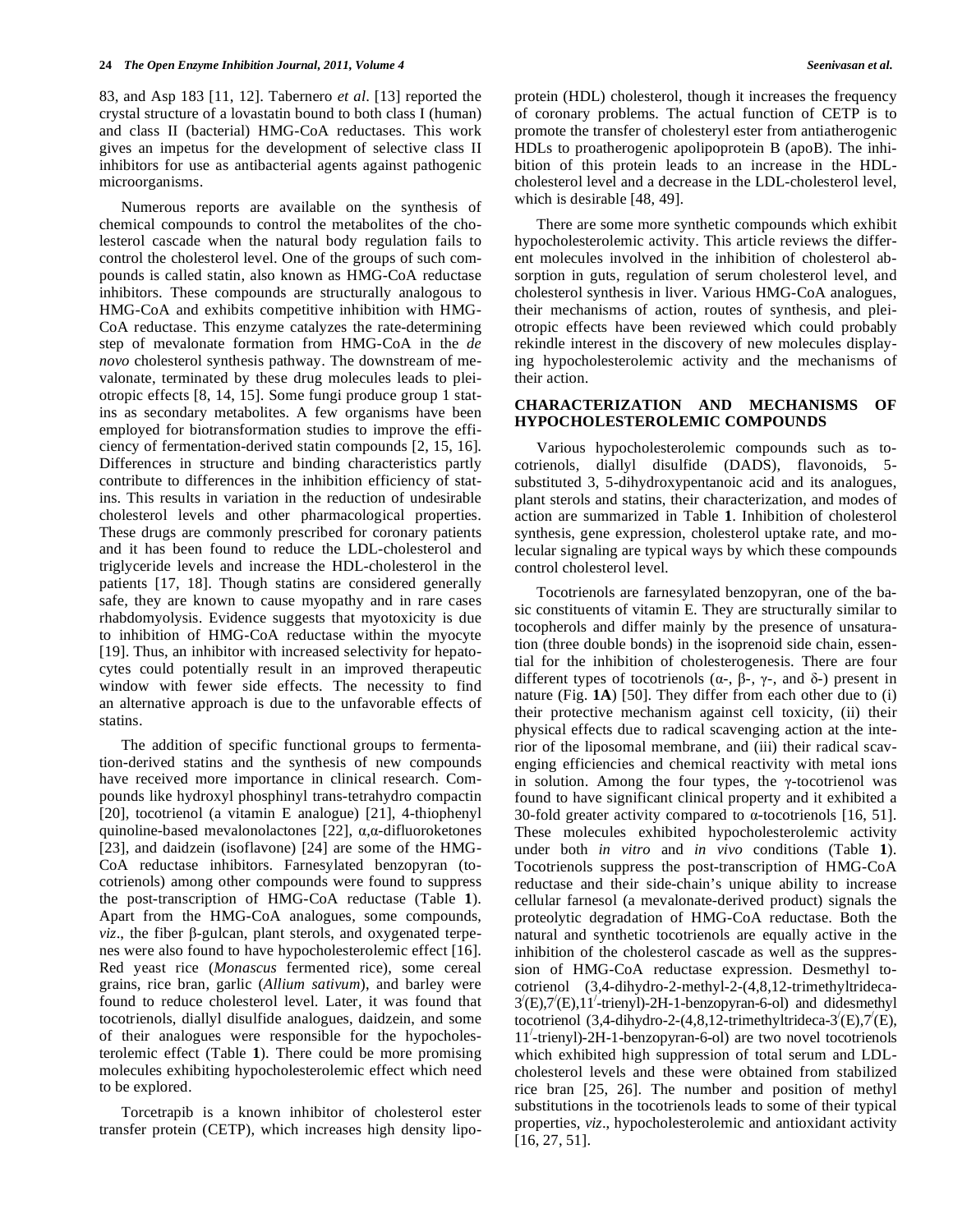| <b>Source</b>                                                                                                                                                                                                            | Compound                                                                                                                                                                           | <b>Type of Inhibition</b>                                                                                                                                                                         | <b>Remarks</b>                                                                                                                                                                                                                                                               | <b>Mode of Action</b>                                                                        | <b>Reference</b>     |
|--------------------------------------------------------------------------------------------------------------------------------------------------------------------------------------------------------------------------|------------------------------------------------------------------------------------------------------------------------------------------------------------------------------------|---------------------------------------------------------------------------------------------------------------------------------------------------------------------------------------------------|------------------------------------------------------------------------------------------------------------------------------------------------------------------------------------------------------------------------------------------------------------------------------|----------------------------------------------------------------------------------------------|----------------------|
| Hevea brasiliensis,<br>vegetable oils (palm<br>oil (rich), wheat<br>germ, bran, meal,<br>flour, barley, saw<br>palmetto, and certain<br>types of nuts and<br>grains.                                                     | $\gamma$ -, $\beta$ -, $\delta$ -, $\alpha$ -<br><b>Tocotrienol</b>                                                                                                                | Represses HMG-CoA<br>reductase expression                                                                                                                                                         | Degradation rate of 2.3 fold per 10µg<br>of γ-tocotrienol                                                                                                                                                                                                                    | Both in vitro and<br>in vivo                                                                 | $[16, 25-27,$<br>28] |
| Garlic (Allium<br>sativum).                                                                                                                                                                                              | Diallyl disulfide<br>analogues                                                                                                                                                     | Inhibition of sterol<br>regulatory element-binding<br>proteins (SREBPs), cAMP<br>response element-binding<br>protein (CREB) which are<br>responsible for the expres-<br>sion of HMG-CoA reductase | Effect on HDL, LDL, Triglycerides,<br>SREBP-2, CREB and nuclear factor-Y<br>$(NF-Y)$                                                                                                                                                                                         | Maximum<br>activity at in<br>$vivo$ and<br>moderate<br>activity at<br>in vitro<br>conditions | $[2]$                |
| Buckwheat<br>(Fagopyrum<br>esculentum<br>Moench).<br>Pterocarpus<br>marsupium, cab-<br>bage, apple, red<br>wine, citrus, graph<br>and tea.                                                                               | <b>Flavonoids</b><br>(Naringin,<br>rutin, marsupsin,<br>pterosupin, and<br>liquiritigenin)                                                                                         | Inhibition of lipid peroxida-<br>tion                                                                                                                                                             | Effect on total cholesterol, HDL,<br>LDL, triglycerides.<br>$R_f$ value (rutin) 12.4 min. daily doses<br>of 180 to 350 mg.<br>Trolox equivalent antioxidant activi-<br>ties (TEAC) 2.4 (rutin) and 0.24<br>(naringin).<br>Peak time around 2 h and $t_{1/2}$<br>$(20-72 h).$ | in vitro                                                                                     | $[29-33]$            |
| Pueraria<br>thunbergiana,<br>soya beans.                                                                                                                                                                                 | <b>Isoflavone</b><br>(daidzein,<br>genistein, glycitein,<br>aglycone form)                                                                                                         | Competitive inhibition to<br>HMG-CoA reductase and<br>non-competitve inhibition<br>with respect to NADPH                                                                                          | $IC_{50} = 4.25 \mu M$ , $K_m = 32 \pm 6 \mu M$<br>$K_i = 27.7, 49.5, and 94.7 \mu M$ for<br>genistein, daidzein, and glycitien,<br>respectively.                                                                                                                            | in vitro                                                                                     | [24, 34,<br>35]      |
| Pholiota adipose<br>(mushroom).                                                                                                                                                                                          | <b>Phytosterols</b><br>stigmasterol                                                                                                                                                | Inhibition of HMG-CoA<br>reductase                                                                                                                                                                | $LD_{50} = 6.8 \text{ µg/g}$<br>inhibition activity = $55.8\%$                                                                                                                                                                                                               | in vitro                                                                                     | [36, 37]             |
| nuts, seeds,<br>unrefined plant oils<br>and legumes.                                                                                                                                                                     | Unsaturated<br>phytosterols<br>(stigmasterol,<br>brassicasterol, and<br>ergosterol)                                                                                                | Inhibition of sterol $\Delta^{24}$ -<br>reductase                                                                                                                                                 | $K_i = 41.1, 42.7,$ and 36.8 µM<br>$K_m$ (desmosterol) = 26.3 µM                                                                                                                                                                                                             |                                                                                              | [38, 39]             |
| Aspergillus (A.<br>terreus, A. flavus,<br>etc.), Monascus (M.<br>purpureus, M. ruber,<br>M. pilosus, M. anka<br>etc.), Pencillium<br>(P. cyclopium,<br>P. brevicompactum,<br>P. citrinum etc.),<br>Streptomyces sp. etc. | Lovastatin $(LV)$<br>Simvastatin (SV),<br>Pravastatin (PV),<br>Mevastatin (MV),<br>Wuxistatin (WS),<br><b>Fluvastatin</b> (FV),<br><b>Rosuvastatin (RV).</b><br>Atorvastatin (AV). | Inhibition of HMG-CoA<br>reductase                                                                                                                                                                | $K_i$ (nM), $IC_{50}$ (nM) values:<br>0.6.<br>11.2 (LV)<br>0.12,<br>44.1 (SV)<br>2.3,<br>27.6 (PV)<br>0.3,<br>$0.6$ (FV)<br>1.45,<br>$0.16$ (MV)<br>0.1,<br>$-$ (RV)<br>8.2 (AV)<br>۰,<br>$160 \pm 10$ (WS)<br>۰,                                                            | in vitro                                                                                     | $[15, 40-46]$        |
| Synthetic                                                                                                                                                                                                                | 5-substituted 3,5-<br>dihydroxypentanoic<br>acids and their<br>derivatives                                                                                                         | Inhibition of HMG-CoA<br>reductase                                                                                                                                                                | IC <sub>50</sub> values are 22, 10.8 $\mu$ M,<br>respectively.                                                                                                                                                                                                               | in vitro                                                                                     | $[47]$               |

#### **Table 1. Different Hypocholesterolemic Compounds and their Characteristics**

 $t_{1/2}$  = half-life period, IC<sub>50</sub> = half maximal inhibitory concentration, LD<sub>50</sub> = lethal dose or median lethal dose, K<sub>i</sub> = inhibition constant, and K<sub>m</sub> = Michaelis-Menten constant, - not reported.

 Diallyl disulfide (4,5-dithiaocta-1,7-diene), an organosulfur compound in garlic (*Allium sativum*) (Fig. **1B**), is unstable and highly volatile in nature. It has anti-atherosclerotic and antioxidant properties. Their analogues inhibit the cholesterol cascade (Table **1**). These compounds inhibit the activation of sterol regulatory element binding protein-2 (SREBP-2) and cAMP response element-binding proteins (CREB), which are responsible for the expression of some enzymes involved in the cholesterol cascade especially HMG-CoA reductase [2].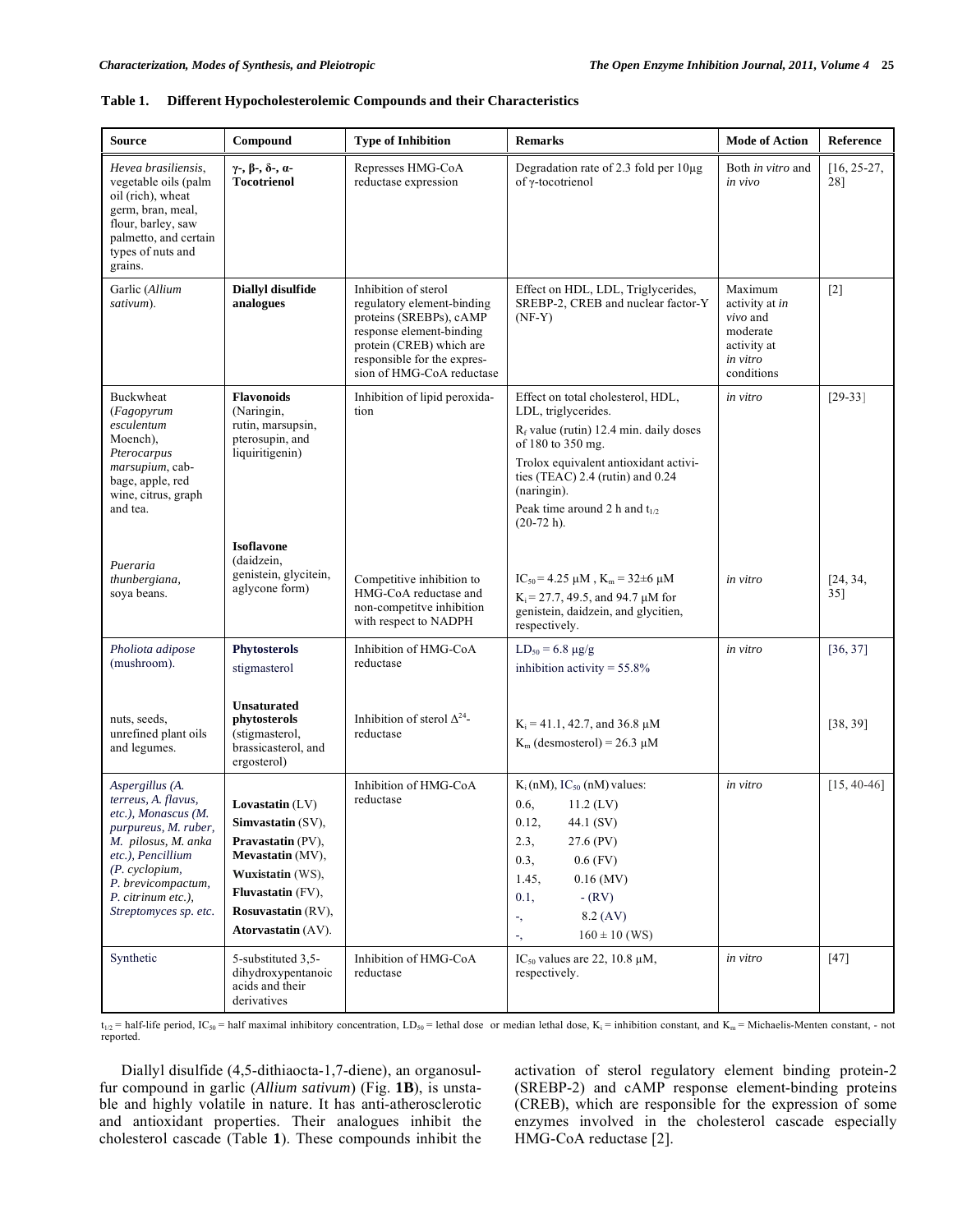

Fig. (1A). General configuration of tocotrienols [26].

|               | Functional group |     |     |
|---------------|------------------|-----|-----|
|               |                  |     |     |
| α-Tocotrienol | CH3              | CH3 | CH, |
| β-Tocotrienol | JΗ,              |     | CH: |
| γ-Tocotrienol |                  | CH: | CH, |
| δ-Tocotrienol |                  |     |     |



**Fig. (1B).** Structure of diallyl disulfide (DADS) analogues [2].

| DADS (diallyl disulfide) | Functional group |    |  |
|--------------------------|------------------|----|--|
| analogues                |                  |    |  |
|                          | NO <sub>2</sub>  |    |  |
|                          | H                |    |  |
|                          |                  |    |  |
|                          |                  | Bı |  |
|                          | Br               | B  |  |
|                          |                  |    |  |
|                          |                  |    |  |

 Flavonoids are pigments fenolics of plants that possess several biological activities (Fig. **2A**). They are associated with the prevention of hyperlipidemia and cancer [29]. Naringin (a flavanone) and rutin (quercetin 3-rhamnosylglucoside, a flavone) are typical flavonoids which inhibit the cholesterol cascade by inhibiting the lipid peroxidation (Figs. **2A** and **2B**) [29, 30, 33]. Ethanol extract of the heartwood of *Pterocarpus marsupium* contained flavonoids, *viz*., marsupsin, pterosupin, and liquiritigenin (Table **1**) and these show a significant reduction in serum triglyceride, total cholesterol, LDL-, and VLDL-cholesterol levels. Flavonoids do not show any significant effect on the level of HDLcholesterol in Triton®-induced hyperlipemic rats [31]. The Trolox® equivalent antioxidant activities (TEAC) value determines the anti-oxidant potency of a particular flavonoid, which decreases for a glycosidic-substitution compound. The TEAC for rutin and naringin are 2.4 mM and 0.24 mM, respectively [38]. Natural flavonoids have poor solubility and stability in hydrophobic solvents and were stabilized by the enzymatic acylation process. The resultant products are more stable and soluble in the lipophilic medium [33]. The chemical structure of flavonoids determines the degree of inhibition of the free-radical mediated mechanisms. These compounds differ in radical scavenging and chelating activity from each other based on the flavan nucleus, the number, positions, and types of substitutions [32].



**Fig. (2A).** General structure of flavonoids [32].



Fig. (2B). General structure of flavanones [60]. **Pinocembrin (R=H), Naringenin (R=OH)**

 In this flavonoid group, isoflavone is prominent for its inhibitory activity against HMG-CoA reductase. These molecules are not soluble in water but soluble in highly polar solvents like ethanol and methanol. Among isoflavones, the daidzein (4/ ,7-dihydroxyisoflavone) is an important compound (Fig. **2C**) exhibiting competitive inhibition to HMG-CoA reductase. Daidzein has a molecular weight of 254 Da and the half maximal inhibitory concentration  $(IC_{50})$  was 0.9 μg (4.25 μM) against HMG-CoA reductase (Table **1**). Though it exhibited competitive inhibition to HMG-CoA reductase, the structure of daidzein cannot be compared with statin structure [24].



**Fig. (2C).** Structure of Daidzein [24].

 The choice of solvents has received a significant role in the extraction of isoflavones. The activity of isoflavones heavily depends on the extraction solvent and the extraction strategy. This compound exhibited maximum HMG-CoA reductase inhibitory activity (IC<sub>50</sub> = 79 µg) when 70% ethanol was used for its extraction from *Pueraria thunbergiana*. The absorption spectra of the purified HMG-CoA reductase inhibitor (daidzein) were obtained at 221 and 238 nm in methanol [24]. Some isoflavones found in soyabean paste exhibited the same HMG-CoA reductase inhibition. They are genistein, glycitein, and aglycone (Table **1**) [34, 35].

 Some plant sterols (phytosterols) display both hypocholesterolemic effect and sterol  $(\Delta^{24})$  reductase inhibitory activity. These compounds reduce the synthesis of cholesterol in liver and reduce the cholesterol level in serum by inhibition or by reducing the uptake rate of cholesterol. The methanol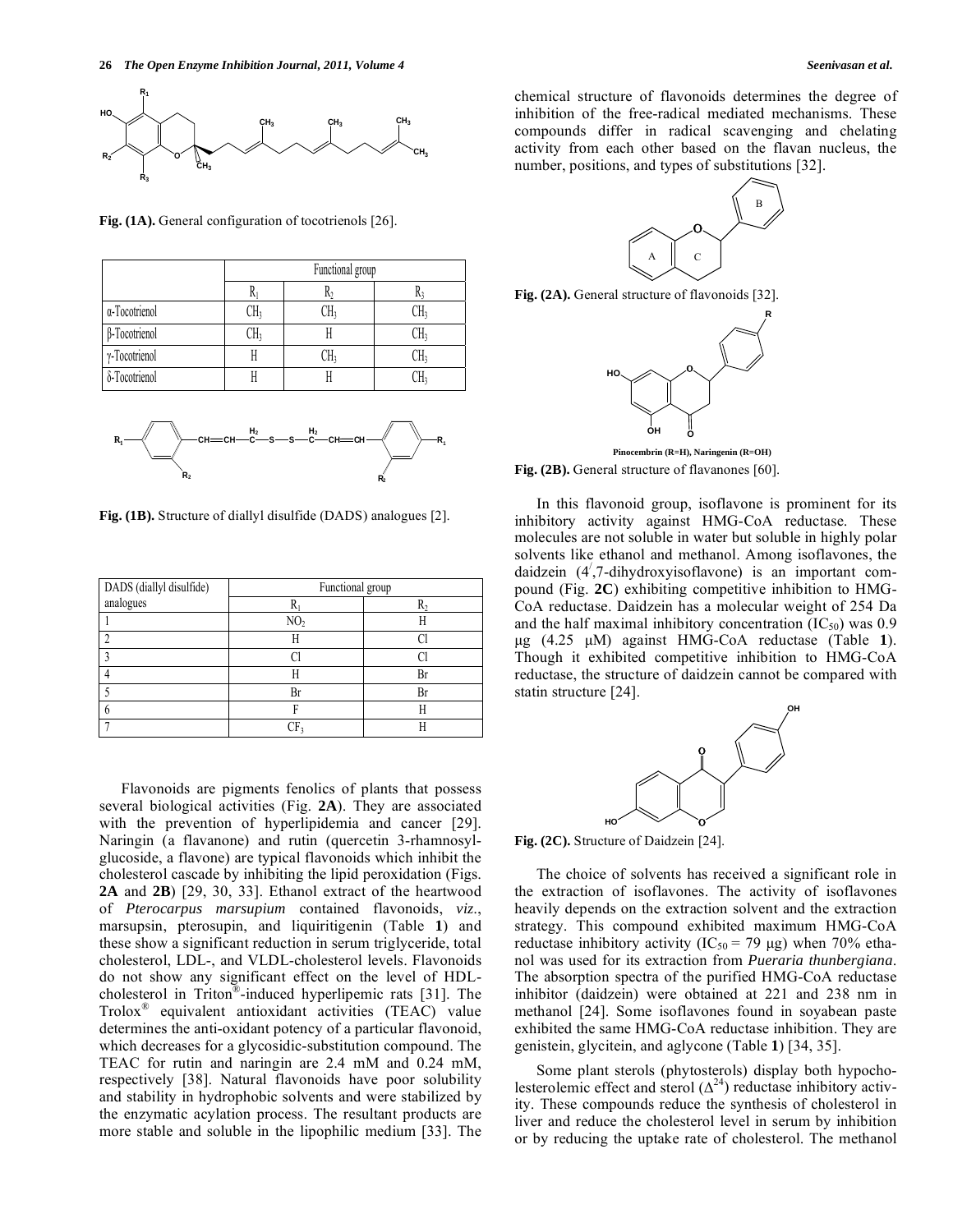extract of the mushroom, *Pholiota adipose*, showed a high inhibitory activity of 55.8% on HMG-CoA reductase. Lee *et al.* found that the stigmasterol  $(C_{29}H_{46}O, M.W. 412.7 Da)$ was responsible for the inhibitory action and the lethal dose  $(LD_{50})$  was 6.8 μg/g of sample. Stigmasterol, a derivative of sitosterol is poorly absorbed than sitosterol in the intestines [36]. More studies are necessary to determine the beneficial effects of the phytosterols as cholesterol inhibitors. Phytosterols reduce intestinal cholesterol absorption as well as increase the HDL-cholesterol level by still unknown mechanisms. The increase in the activity of the ATP-binding cassette transporter (ABC) A1 has been proposed as a mechanism to account for the hypocholesterolemic effect. Later, Calpe-Berdiel *et al.* have shown that this mechanism is independent of the ABC transporter system [38]. The C-22 unsaturated phytosterols, *viz*., stigmasterol, brassicasterol, and ergosterol are known competitive inhibitors of sterol  $\Delta^{24}$  reductase (lanosterol reductase or desmosterol reductase), with  $K_i$  values of 41.1, 42.7, and 36.8  $\mu$ M, respectively (Figs. **2D** and **2E**). The estimated  $K_m$  for desmosterol is 26.3 M. These sterols have a double bond at the C-22 position in the side chain and it is responsible for their significant inhibition activity against sterol  $\Delta^{24}$  -reductase. This inhibitory action was confirmed by measuring the accumulated sterol precursors (mainly desmosterol) using 14C-labelled desmosterol as the substrate in rat liver microsomes. There are many reports on the potential inhibitors of sterol  $\Delta^{24}$  reductase. The sterol  $5,22$ -cholestedien-3 $\beta$ -ol (an unusual desmosterol isomer that lacks the alkyl groups) also appears to be a potential inhibitor of sterol  $\Delta^{24}$ -reductase with a K<sub>i</sub> of  $3.34 \mu M$  [39].



**Fig. (2D).** General structure of C-22-unsaturated phytosterols [39].

 A series of 5-substituted 3, 5-dihydroxypentanoic acids and their lactone derivatives have been synthesized synthetically and studied for the inhibition of HMG-CoA reductase. An enantiomer of the ring-opened form of lactone ((*E*)-6-[2- (2,4-Dichlorophenyl)ethenyl]-3,4,5,6-tetrahydro-4-hydroxy-2*H*-pyran-2-one (Fig. **3A**) displays better inhibition activity of HMG-CoA reductase in *in vitro* conditions among all the combinations studied and has a melting point around 148- 150<sup>°</sup>C. This compound exhibited a percentage inhibition of 84 at a concentration of 20  $\mu$ g/mL. The carboxylate anion formation and hydroxyl group substitution were found to increase the inhibition activity. The insertion of a bridging unit other than ethyl or an (*E*)-ethenyl between the 5-carbinol moiety and an appropriate lipophilic moiety attenuates the

activity. Other derivatives which have different inhibition activities help to determine the essentiality of the functional group [47].



**Fig. (2E).** Structure of Ergosterol [39].



**Fig. (3A).** 5-Substituted 3,5-dihydroxypentanoic acids and its derivatives ((*E*)-6-[2-(2,4-Dichlorophenyl)ethenyl]-3,4,5,6-tetrahydro-4-hydroxy-2*H*-pyran-2-one) [47].

 Statins, the major class of hypocholesterolemic drug, exhibit competitive inhibition with HMG-CoA reductase. Statins have a hexahydro-naphthalene ring structure and  $\beta$ hydroxy-lactone. They are soluble in solvents like methanol, ethanol, chloroform, etc. and are insoluble in water. Based on the type and number of binding interactions, statins are further divided into two groups, *viz*., Group 1 (fermentationderived) statins (simvastatin, lovastatin, compactin, and pravastatin) which exhibit binding *via* a decalin ring structure (HMG-CoA like moiety) and Group 2 (syntheticallyderived) statins (rosuvastatin, atorvastatin, fluvastatin, and cerivastatin) which exhibit additional binding *via* their fluorophenyl group (Fig. **3B**). Group 2 statins contain additional functional group apart from the methyl substitution around the naphthalene structure which makes them more effective than the group I statins. For example, rosuvastatin and atorvastatin possess strong hydrogen bonds. A polar interaction between Arg568 side chain of the HMG-CoA reductase and the electronegative sulfone group is unique to rosuvastatin. It has been observed that the statin binds to the active site of biodegradable and NAD(H)-dependent HMG-CoA reductase. It interacts with the residues implicated in catalysis and substrate binding. It also displaced the flap domain of the enzyme which contained the catalytic residue His-381 [13, 40, 41, 52]. This binding with statin prevented HMG-CoA reductase from attaining the functional state. The change in conformation at the active site makes these drugs very effective and specific and also disables the enzyme from binding with the HMG-CoA. Thus it blocks the downstream of mevalonate in the cholesterol synthesis pathway, thereby reducing cholesterol synthesis in liver [52].

 More reports are available on the screening of potential hypocholesterolemic compounds. Statins bind with HMG-CoA reductase in a reversible manner and their affinity for this enzyme is in the nanomolar range as compared to the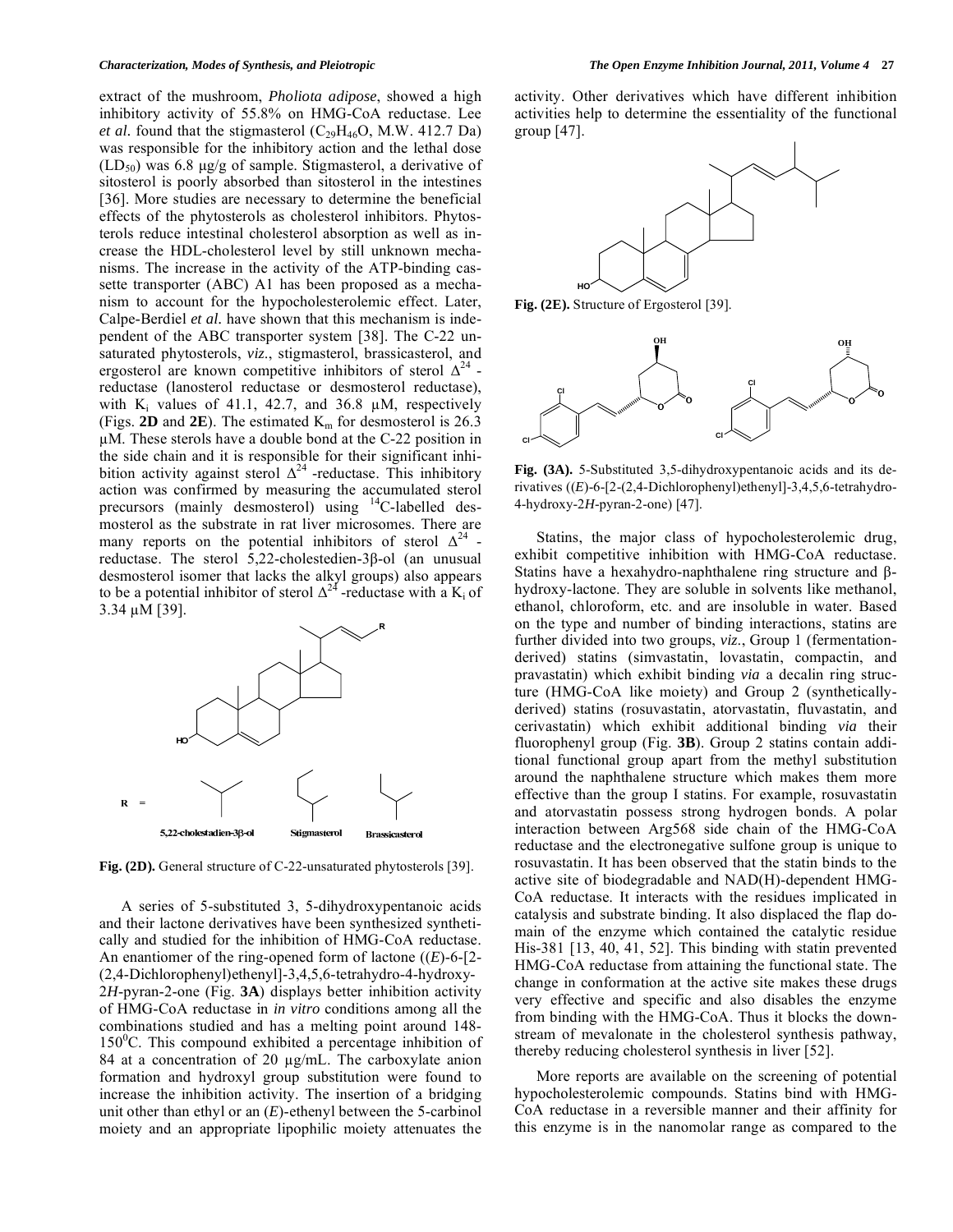HMG-CoA which has affinity at the level of micromolar concentration. Statins reduce LDL-cholesterol in a non-linear fashion. The inhibition of HMG-CoA reductase determines the reduction of intracellular cholesterol, inducing the activity of a protease which slices the sterol regulatory element binding proteins (SREBPs) from the endoplasmic reticulum. The SREBPs help to increase the gene expression of the LDL receptor. The reduction of cholesterol synthesis at hepatic cells leads to an increase of the hepatic LDL receptors which in turn determine the reduction in the level of LDLcholesterol and its precursors [40, 41].



Fig.  $(3B)$ . General structure of statins.  $R_1$  is the butyric substitution in fermentation-derived statins and fluorophenyl substitution in synthetic statins,  $R_2$  is either methyl or hydroxyl group [45].

## **ORIGIN AND ROUTES OF SYNTHESIS OF HYPO-CHOLESTEROLEMIC COMPOUNDS**

 A series of complex reaction are employed to synthesize hypocholesterolemic compounds synthetically or biologically or semi-synthetically. The sources of different hypocholesterolemic compounds are shown in Table **1**. Tocotrienol is present in natural grains, barley, and bran. They are also synthesized by the chemical route. In the biosynthesis of tocotrienols, homogentisic acid geranylgeranyl transferase (HGGT) is the key enzyme which catalyzes the first committed steps of tocotrienol synthesis. Geranylgeranyl diphosphate (GGDP) is the starting substrate condensed with homogentisic acid which gives 2-methyl-6-geranylgeranyl benzoquinol. This reaction is catalyzed by the HGGT which is found in barley, wheat, and rice seeds. Simultaneously, GGDP produces phytyl-diphosphate by its action with geranylgeranyl reductase and finally forms tocopherol. Subsequent methylation and cyclization of the 2-methyl-6 geranylgeranyl benzoquinol resulted in the synthesis of tocotrienol similar to tocopherol synthesis [53]. Chromane analogues were chosen as substrates for the synthesis of tocotrienol and were converted to tocotrienol *via* both the chemo-enzymatic and synthetic approaches. *Candida antarctica* lipase B (CALB) has been used for the stereoselective acylation of the achiral chromanedimethanol derivative with vinyl acetate to give the (*S*)-monoester and this ester subsequently formed  $\alpha$ -tocotrienol [54].

 Diallyl disulfide (4,5-dithia-1,7-octadiene) is a natural organosulfur compound found in garlic (*Allium sativum*). Diallyl trisulfide and diallyl tetrasulfide are present in the distilled oil of garlic. This diallyl disulfide can also be synthesized by the synthetic route. The sodium disulfide and allyl chloride allowed to react at 40ºC–60ºC in the presence of an inert gas finally formed diallyl disulfide as the end product [55].

 Flavonoids, isoflavonoids, and neoflavonoids are natural polyphenolic compounds possessing 15 carbon atoms derived from 2-phenylchromen-4-one, 3-phenylchromen-4 one, and 4-phenylcoumarine, respectively. Flavonoids (bioflavonoids), also known as vitamin P, are available in various plants along with citrin as secondary metabolite. These flavonoids are classified and characterized based on the position of the aromatic ring attachment to the chromane ring (Fig. **2A**). They are poorly soluble in hydrophobic solvents and are modified into more stable and soluble forms in lipophilic media. The modifications typically effected on flavonoids are acylation of the glycoside moieties to yield a stable product. The presence of hydroxyl groups lead to a mixture of end products with more substitution in place of the hydroxyl group. Biocatalysts with high specificity and selectivity employed for acylation processes lead to a stable and pure product [33, 56]. The isoflavones are mostly found in soya beans and some other plants sources. The analogues of isoflavones were synthesized by specific synthetic routes, for, e.g., the Suzuki coupling reaction of 3-iodo-8-isobutyl-5,6,7-trimethoxy-2-methyl-4*H*-chromen-4-one with different arylboronic acids [57]. There is a conventional route of synthesis for isoflavones with the aid of 1,3,5-triazine as a formylating reagent, where the ring closure of 2-hydroxydeoxybenzoins lead to the formation isoflavones [58].

 There are more routes to synthesize isoflavones using 2 hydroxydeoxybenzoins, for example, the formylation of 2 hydroxydeoxybenzoins with N,N-dimethylformamide. This 2-hydroxydeoxybenzoin is allowed to react with a mixture of ethyl orthoformate, pyridine, and piperidine to yield the desired compound. The isoflavones have also been synthesized *via* the decarboxylation of 2-carboxyisoflavones. The two most popular synthetic pathways to isoflavones are the deoxybenzoin (2-hydroxyphenyl benzyl ketone) and the chalcone routes [59]. Naringenin is a central precursor of many flavonoids, obtained from the phenylpropanoid pathway. The phenylalanine ammonia lyase (PAL) from *Rhodosporidium toruloides,* 4-coumarate: coenzyme A (CoA) ligase (4CL) from *Arabidopsis thaliana* and chalcone synthase (CHS) from *Hypericum androsaemum* are integrated into *Saccharomyces cerevisiae* strains to accomplish the biosynthesis of naringenin. By genetic manipulations, the phenylpropanoid pathway has been expressed in the yeast system with a maximum production of 7 mg/L of naringenin. This helps in the expression of some of the by-products such as pinocembrin (0.8 mg/L), 2',4',6'-trihydroxydihydrochalcone and phloretin [60, 61].

 Phytosterols are plant sterols and stanols. They have structural similarity with cholesterol except that they always contain some substitutions at the C-24 position on the sterol side chain. These sterols can be hydrogenated to obtain phytostanols. In this process, the unsaturated phytosterols were converted to the saturated phytostanols by a hydrogenation reaction in the presence of a suitable catalyst (Pd or Pt) and a suitable solvent under high hydrogen pressure. These compounds have hypocholesterolemic property and were obtained from various sources like nuts, seeds, wood pulp industrial waste, unrefined plant oils (soyabean oil, rapeseed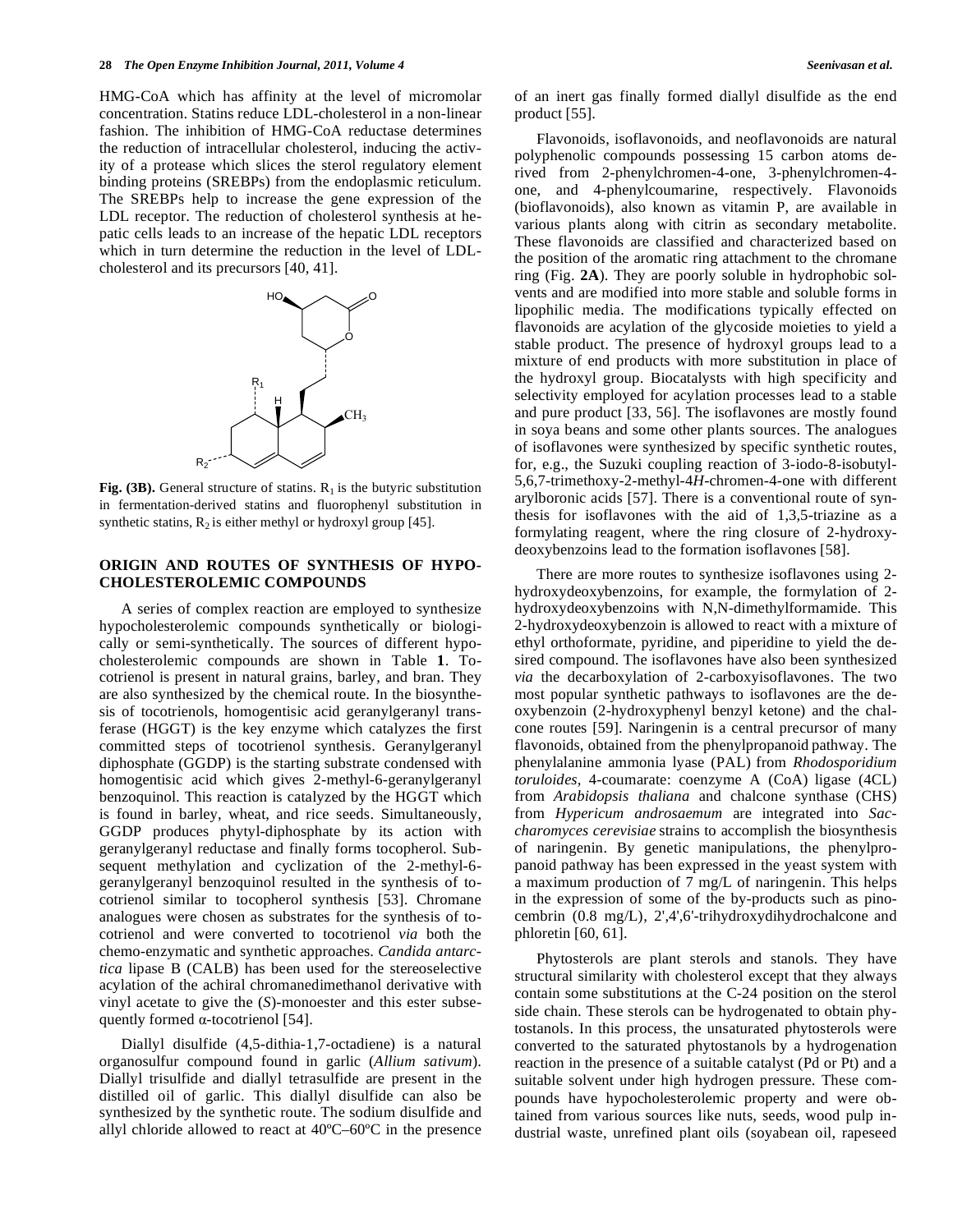oil, sunflower oil), legumes, fungi, algae, and yeast sources (Table **1**). The most common phytosterols and phytostanols are sitosterol (3 $\beta$ -stigmast-5-en-3-ol), sitostanol (3 $\beta$ ,5 $\alpha$ stigmastan-3-ol), campesterol  $(3\beta$ -ergost-5-en-3-ol), campestanol (3β,5α-ergostan-3-ol), stigmasterol (3β-stigmasta- $5,22$ -dien-3-ol), and brassicasterol (3 $\beta$ -ergosta-5,22-dien-3ol) [62].

 The typical composition of these compounds varies in the commercial sources. The major source of phytosterols is vegetable oil and tall oil. These crude oils are subjected to various process steps starting from the removal of impurities and ending in the final refining process. The refining process can be carried out either physically or chemically. Though the physical refining process gives less number of byproducts at the end of processing, the chemical refining process has been chosen for large-scale refining. The typical refining process includes the following steps, *viz*., degumming, neutralization, bleaching, and steam-refining or deodorization. The ester forms of sterol or steryl esters can be converted into free sterols (unsaponifiable) *via* a hydrolysis process. Then it is subjected to a combined process of saponification and hydrolysis and the resultant product is recovered by vacuum distillation/evaporation. There are a number of approaches to the synthesis of phytosterols and its derivatives through a series of steps [38, 39, 62].

 Reports are available on the enumeration of possible routes of biosynthesis of phytosterols [61, 62]. Isotopes have been used to track the possible routes. The major sterol of the brown algae (*Phaeophyceae*) is fucosterol. Earlier, with *Laminaria saceharina*, it has been reported that the C-24 ethylidene group of fucosterol could be derived by a double transmethylation reaction from methionine. Phytosterol biosynthesis has been examined in the marine brown alga (*Fucus spiralis*), where the transmethylation mechanism has been studied in a detailed manner using a radio assay technique [63]. Synthesis of side chain-modified phytosterols has been achieved by temporarily masking the stigmasterol 5,6 alkene, which can be regenerated *via* mild deoxygenation. By this approach, one can synthesize  $\beta$ -sitosterol and campesterol acetate suggesting an easy route to the synthesis of the (*Z*)-isomers of  $\Delta^{22-23}$  phytosterols. Rossi *et al.* [64] synthesized phytosterol colloidal particles using a simple foodgrade method based on antisolvent precipitation in the presence of a non-ionic surfactant. The resultant colloidal particles had a rod-like shape. The presence of water and hydroxyl groups on the particle surface, steric stabilization, and the presence of a non-ionic stabilizer increased the stability of the colloidal particles which was attributed to the surface charge. These prepared colloidal phytosterol particles could be effectively solubilized in model dietary mixed micelles and the micellar cholesterol concentration could be effectively reduced by 47% within 2h. The reason behind this increased reduction is due to its high solubility as evidenced in the *in vitro* assays [64].

 Statins are a class of cholesterol cascade blockers which compete with HMG-CoA to competitively inhibit HMG-CoA reductase. Among the two types of statins, statins obtained by the fermentation route, *viz*., lovastatin, compactin, pravastatin, simvastatin (semi-synthetic) are produced by different organisms like *Aspergillus*, *Monascus*, *Pencillium*, Streptomyces*,* and *Actinomycetes spp.* as secondary metabolites. The production is associated with a series of reactions and these compounds help these organisms to protect themselves from competent organisms by blocking the membrane lipid synthesis. Studies on *Aspergillus terreus* revealed that the biosynthesis pathway of statins has two different enzymatic systems known as multifunctional polyketide synthase systems, *viz*., the lovastatin nonaketide synthase (LNKS) system involved in the cyclization of the main polyketide chain to form the hexahydro-naphthalene ring and the lovastatin diketide synthase (LDKS) system involved in the synthesis of the methylbutyryl side chain. Similarly, the additional two methyl groups at C-19 and C-24 present in compactin were derived from methionine. Studies have been carried out to find the source of the functional groups present in and around the core structure of the statins. Both lovastatin and compactin have 2-methyl butyl substitution which originates from acetate molecules. Statins like wuxistatin and simvastatin can be obtained from lovastatin, and pravastatin can be derived from compactin through biotransformation especially by *Actinomycetes sp.* There exists another class of synthetic statins (e.g. rosuvastatin, atorvastatin, pitavastatin, and cerivastatin) which are prepared by a series of chemical reactions and have low inhibition constant  $(K_i)$  values than the statins derived by the fermentation route [15, 45, 46, 65].

 An enantiomer of the ring-opened form of lactone (Fig. **3A**) shows better inhibition activity (IC<sub>50</sub> = 22  $\mu$ M) of HMG-CoA reductase among a series of 5-substituted 3,5-dihydroxypentanoic acids and their derivatives in *in vitro* condition. It has been reported that the insertion of a bridging unit other than ethyl or (E)-ethenyl between 2,4-dichlorophenyl and 5-carbinol moiety had decreased the activity [47].

# **PLEIOTROPIC EFFECTS OF DIFFERENT HYPO-CHOLESTEROLEMIC DRUGS**

 Compounds produced from plants and fungal sources have pleiotropic effects among which anti-cholesterolemy is a prominent one. Apart from anti-cholesterolemic property, these hypocholesterolemic drugs possess anti-oxidation, antiproliferation, anti-cancer, anti-inflammatory, anti-diabetic, anti-atherosclerotic, and anti-angiogenic properties. Also, these compounds were efficacious in the treatment of cardiovascular disease (CVD), Alzheimer's disease, renal disease, cancer, bone fracture, allergic encephalomyelitis, multiple sclerosis, immune-mediated neurological disorders, and also diabetes [15, 27, 32, 35, 39, 62, 66-69]. Tocotrienols possess other potential medicinal properties apart from the hypocholesterolemic effect, and are able to reduce the atherogenic apolipoprotein B, lipoprotein(a) plasma levels. Tocotrienol is also suggested to have anti-thrombotic and anti-tumor effect, indicating its use in the prevention and/or treatment of cardiovascular disease and cancer [66]. Research on tocotrienols has suggested that these molecules are good antioxidants and, therefore, they reduce risks due to CVD and cancer by arresting free radical damage. The role of tocotrienols in the prevention of CVD and cancer may have significant clinical implications [27, 66]. Diallyl disul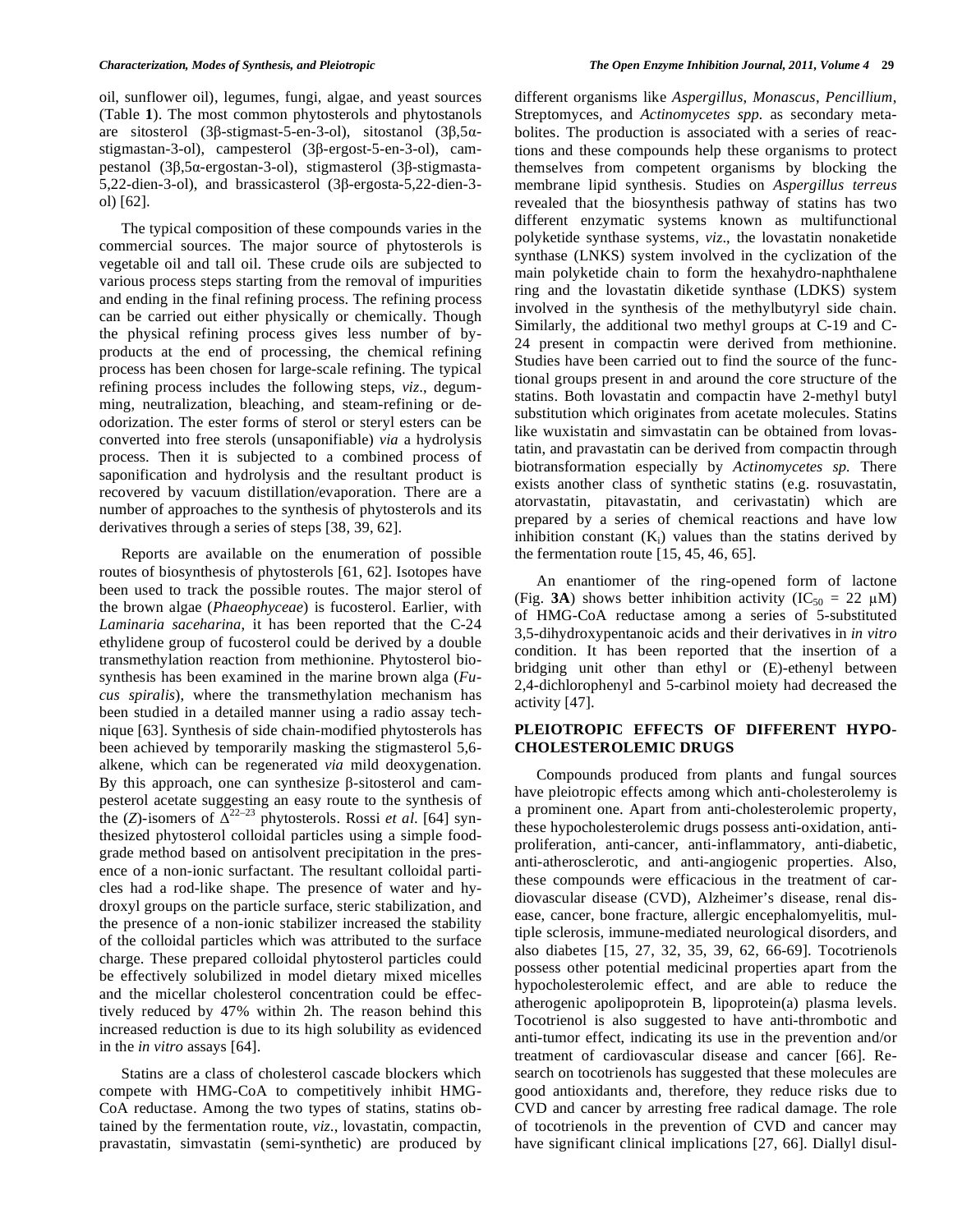fide has antiatherosclerotic and antioxidant properties. Their analogues have the specific property of hypochloesterolemia helping to reduce the LDL-cholesterol and serum cholesterol levels by inhibiting transcriptional activators [2].

 Flavonoids are also known anti-oxidants. Among this group, few flavonoids have shown hypocholesterolemic activity in addition to anti-cancer, metal-chelating and prooxidant activities [32, 33, 36]. Daidzein is a major isoflavone present in soyabeans and other plants, which displays important biological activities including the reduction of breast tumor formation, antioxidation, antiproliferation, antiangiogenic activity, and the inhibition of cytokinetic action and growth factors [24]. Plant sterols are also proven inhibitors of HMG-CoA reductase and sterol reductase along with other beneficial properties like anti-cancer, anti-CVD and anti-atherosclerosis [39]. Phytosterols and phytostanols are also used in food and beverage manufacture. These esters of phytosterol are present in daily consumables like yogurt (1.25 g/125 ml), spread (3.4 g/30 g), and milk (5 g/L). The addition of phytosterols and phytostanols to various food products showed excellent stability at different pH values during long-term storage. Food items exhibit oxidative stability when phytostanol esters are present as a constituent [62, 67, 68].

 Statins also have pleiotropic effects. These compounds prevent Alzheimer's disease and are used in the treatment of renal disease, cancer, bone fracture, and CVD and they also increase HDL-cholesterol levels [15]. Lovastatin treatment decreased neuro-inflammatory activity and allergic encephalomyelitis, and multiple sclerosis. Statins, in addition to their lipid-lowering effects, possess anti-inflammatory and immunomodulatory properties useful in the treatment of immunemediated neurological disorders. Lovastatin therapy can significantly reduce morbidity and mortality in diabetics [15]. Atorvastatin and rosuvastatin also have antimicrobial activity and they inhibit isoprenoid synthesis essential for the normal cell function of prokaryotes [69].

### **CONCLUSIONS**

 Various hypocholesterolemic compounds like tocotrienols, diallyl disulfide, flavonoids, 5-substituted 3,5 dihydroxypentanoic acids and its analogues, plant sterols and statins were discussed and their characterization and modes of action were also described in a concise manner. Routes of synthesis of these compounds from various sources and their pleiotropic effects were also discussed. More specifically, the naturally-derived HMG-CoA reductase inhibitors were elaborated. More hypocholesterolemic molecules need to be screened from different sources and their modes of action must be ascertained. Also, the efficiency of the existing molecules needs to be improved *via* biotransformation or synthetic routes.

### **ACKNOWLEDGMENT**

We acknowledge researchers in this field.

# **CONFLICT OF INTEREST**

Probably such phenomenon may not arise in this regard.

#### **REFERENCES**

- [1] Panda T, Amutha Devi V. Regulation and degradation of HMG-CoA reductase. Appl Microbiol Biotechnol 2004; 66: 143-52.
- [2] Rai SK, Sharma M, Tiwari M. Inhibitory effect of novel diallyldisulfide analogs on HMG-CoA reductase expression in hypercholesterolemic rats: CREB as a potential upstream target. Life Sci 2009; 85: 211-9.
- [3] Thoma R, Schulz-Gasch T, D'Arcy B, *et al*. Insight into steroid scaffold formation from the structure of human oxidosqualene cyclase. Nature 2004; 432: 118-22.
- [4] Morand OH, Aebi JD, Dehmlow H, *et al*. Ro 48-8071, a new 2,3 oxidosqualene:lanosterol cyclase inhibitor lowering plasma cholesterol in hamsters, squirrel monkeys and minipigs: comparison to simvastatin. J Lipid Res 1997; 38**:** 373-90.
- [5] Brown GR, Hollinshead DM, Stokes ES, *et al.* A novel series of 4 piperidinopyridine and 4-piperidinopyrimidine inhibitors of 2,3 oxidosqualene cyclase-lanosterol synthase. J Med Chem 2000; 43: 4964-72.
- [6] Dollis D, Schuber F. Effects of a 2,3-oxidosqualene-lanosterol cyclase inhibitor 2,3:22,23-dioxidosqualene and 24,25 epoxycholesterol on the regulation of cholesterol biosynthesis in human hepatoma cell line HepG2. Biochem Pharmacol 194; 48: 49-57.
- [7] Oliaro-Bosso S, Calcio Gaudino E, Mantegna S, *et al*. Regulation of HMG-CoA reductase activity by policosanol and octacosadienol, a new synthetic analogue of octacosanol. Lipids 2009; 44: 907-16.
- [8] Merx MW, Weber C. Benefits of statins beyond lipid lowering. Drug Discov Today Dis Mech 2008; 5: 3-4.
- [9] Bochar DA, Tabernero L, Stauffacher CV, Rodwell VW. Aminoethylcysteine can replace the function of the essential active site lysine of *Pseudomonas mevalonii* 3-hydroxy-3-methylglutaryl coenzyme A reductase. Biochemistry 1999; 38: 8879-83.
- [10] Darnay BG, Wang Y, Rodwell VW. Identification of the catalytically important histidine of 3-Hydroxy-3-methylglutaryl-coenzyme A reductase. J Biol Chem 1992; 267: 15064-70.
- [11] Wang Y, Darnay BG, Rodwell VW. Identification of the principal catalytically important acidic residue of 3-hydroxy-3 methylglutaryl coenzyme A reductase. J Biol Chem 1990; 265: 21634-41.
- [12] Frimpong K, Rodwell VW. Catalysis by syrian hamster 3-hydroxy-3-methylglutarylcoenzyme A reductase. J Biol Chem 1994; 269: 11478-83.
- [13] Tabernero L, Rodwell VW, Stauffacher CV. Crystal structure of a statin bound to a class II hydroxymethylglutaryl-CoA reductase. J Biol Chem 2003; 278: 19933-8.
- [14] Nigovic B, Pavkovic I. Preconcentration of the lipid-lowering drug lovastatin at a hanging mercury drop electrode surface. J Anal Chem 2009; 64: 304-9.
- [15] Seenivasan A, Subhagar S, Aravindan R, Viruthagiri T. Microbial production and biomedical applications of lovastatin. Indian J Pharm Sci 2008; 70:701-9.
- [16] Pearce BC, Parker RA, Deason ME, Qureshi AA, Wright JJ. Hypocholesterolemic activity of synthetic and natural tocotrienols. J Med Chem 1992; 35: 3595-606.
- [17] Istvan ES. Structural mechanism for statin inhibition of 3-hydroxy-3-methylglutaryl coenzyme A reductase. Am Heart J 2002; 144: S27-32.
- [18] Schachter M. Chemical, pharmacokinetic and pharmacodynamic properties of statins: an update. Fundam Clin Pharmacol 2005; 19: 117-25.
- [19] Ahmad S, Madsen CS, Stein PD, *et al*. (3R,5S,E)-7-(4-(4- Fluorophenyl)-6-isopropyl-2-(methyl(1-methyl-1H-1,2,4-triazol-5 yl)amino)pyrimidin-5-yl)-3,5-dihydroxyhept-6-enoic acid (BMS-644950): A rationally designed orally efficacious 3-hydroxy-3 methylglutaryl coenzyme-A reductase inhibitor with reduced myotoxicity potential. J Med Chem 2008; 51: 2722-33.
- [20] Karanewsky DS, Badia MC. Phosphorus-containing inhibitors of HMG-CoA reductase. 3. Synthesis of hydroxyphosphinylanalogues of the mevinic acids. Tetrahedron Lett 1993; 34: 39-42.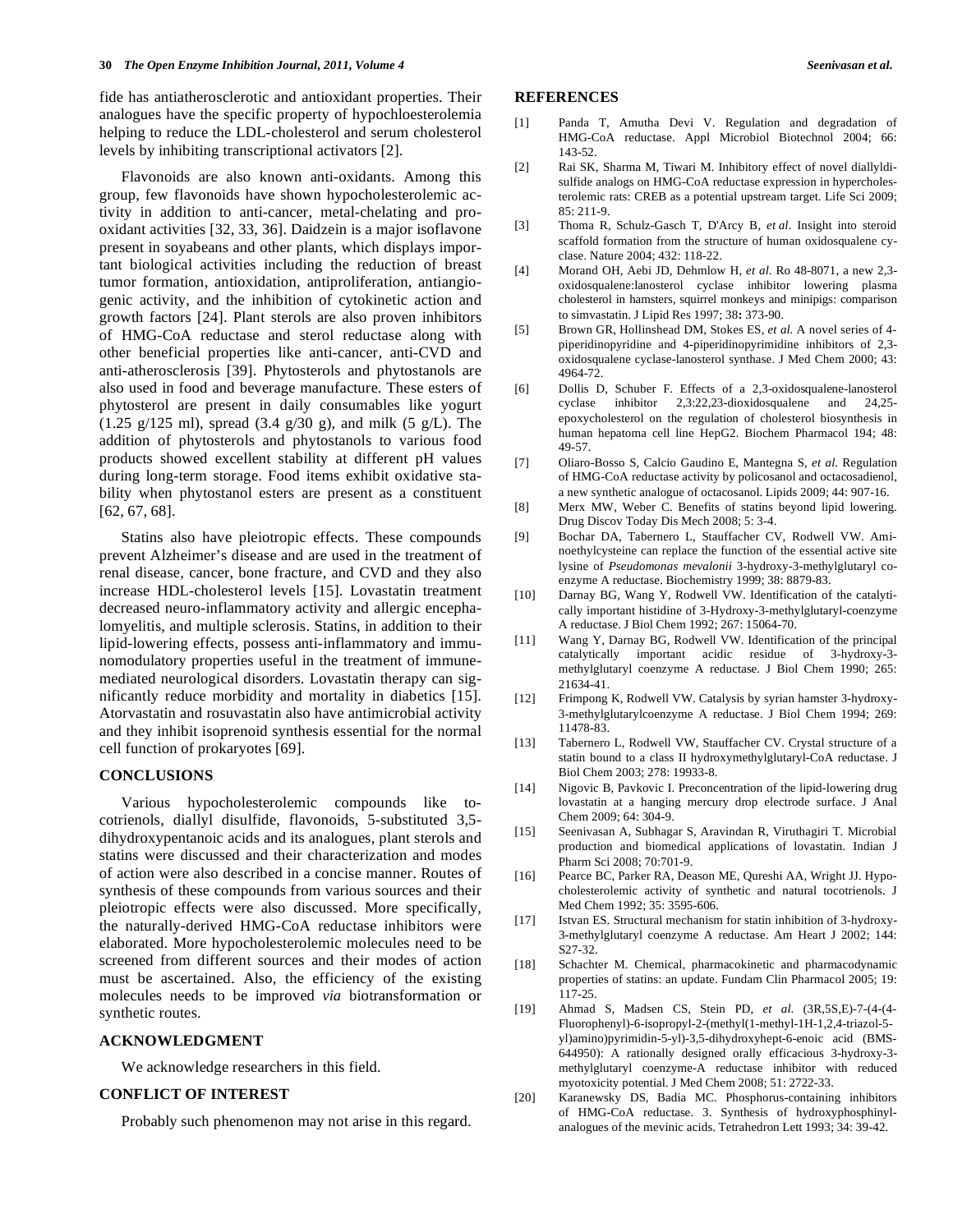- [21] Chao JT, Gapor A, Theriault A. Inhibitory effect of deltatocotrienol, a HMG CoA reductase inhibitor, on monocyteendothelial cell adhesion. J Nutr Sci Vitaminol 2002; 48: 332-7.
- [22] Cai Z, Zhou W, Sun L. Synthesis and HMG CoA reductase inhibition of 4-thiophenyl quinolines as potential hypocholesterolemic agents. Bioorg Med Chem 2007; 15: 7809-29.
- [23] Dreyer GB, Metcalf BW.  $\alpha$ , $\alpha$ -difluoroketone inhibitors of HMG CoA reductase. Tetrahedron Lett 1988; 29: 6885-8.
- [24] Kim HJ, Lee DH, Hwang YY, Lee KS, Lee JS. Characterization of β-hydroxy-β-methylglutaryl coenzyme A reductase inhibitor from *Pueraria thunbergiana*. J Agric Food Chem 2005; 53: 5882-8.
- [25] Qureshi N, Qureshi AA. Novel hypercholesterolemic agents with antioxidant properties. In: Packer L, Fuchs J, Eds. Vitamin E in Health and Disease 1993; pp. 247-67.
- [26] Qureshi AA, Mo H, Packer L, Peterson DM. Isolation and identification of novel tocotrienols from rice bran with hypocholesterolemic, antioxidant, and antitumor properties, J Agric Food Chem 2000; 48: 3130-40.
- [27] Theriault A, Chao JT, Wang Q, Gapor A, Adeli K. Tocotrienol: a review of its therapeutic potential. Clin Biochem 1999; 32: 309-19.
- [28] Whittle KJ, Dunphy PJ, Pennock JF. The isolation and properties of delta-tocotrienol from Hevea latex. Biochem J 1966; 100: 138-45.
- [29] da Silva RR, de Oliveira TT, Nagem TJ, *et al*. Hypocholesterolemic effect of naringin and rutin flavonoids. Arch Latinoam Nutr 2001; 51: 258-64.
- [30] Kreft S, Knapp M, Kreft I. Extraction of rutin from buckwheat (*Fagopyrum esculentum Moench*) seeds and determination by capillary electrophoresis. J Agric Food Chem 1999; 47: 4649-52.
- [31] Jahromi MA, Ray AB. Antihyperlipidemic effect of flavonoids from *Pterocarpus marsupium*. J Nat Prod 1993; 56: 989-94.
- [32] Heim KE, Tagliaferro AR, Bobilya DJ. Flavonoid antioxidants: chemistry, metabolism and structure-activity relationships. J Nutr Biochem 2002; 13: 572-84.
- [33] Xiao YM, Wu Q, Wu WB, Zhang QY, Lin XF. Controllable regioselective acylation of rutin catalyzed by enzymes in nonaqueous solvents. Biotechnol Lett 2005; 27: 1591-5.
- [34] Sung JH, Choi SJ, Lee SW, Park KH, Moon TW. Isoflavones found in Korean soybean paste as 3-hydroxy-3-methylglutaryl coenzyme A reductase inhibitors. Biosci Biotechnol Biochem 2004a; 68: 1051-8.
- [35] Sung JH, Lee S, Park KH, Moon TW. Isoflavones inhibit 3 hydroxy-3-methylglutaryl coenzyme A reductase *in vitro*. Biosci Biotechnol Biochem 2004b; 68: 428-32.
- [36] Lee DH, Seo GS, Cho SM, Lee JS. Characteristics of a new antihyperlipemial β-hydroxy-β-methyl glutaryl coenzyme a reductase inhibitor from the edible mushroom, *Pholiota adipose*. J Biotechnol 2007; 131: S159-60.
- [37] Yu HE, Lee DH, Seo GS, Cho SM, Lee JS. Characterization of a novel  $\beta$ -hydroxy- $\beta$ -methyl glutaryl coenzyme a reductase-inhibitor from the mushroom, *Pholiota adiposa*. Biotechnol Bioproc Eng 2007; 12: 618-24.
- [38] Calpe-Berdiel L, Escolà-Gil JC, Blanco-Vaca F. Phytosterolmediated inhibition of intestinal cholesterol absorption is independent of ATP-binding cassette transporter A1. Br J Nutr 2006;  $95.618-22.$
- [39] Fernández C, Suárez Y, Ferruelo AJ, Gómez-Coronado D, Lasunción MA. Inhibition of cholesterol biosynthesis by Delta22 unsaturated phytosterols *via* competitive inhibition of sterol Delta24-reductase in mammalian cells. Biochem J 2002; 366: 109- 19.
- [40] Corsini A, Maggi FM, Catapano AL. Pharmacology of competitive inhibitors of HMG-CoA reductase. Pharmacol Res 1995; 31: 9-27.
- [41] Stancu C, Sima A. Statins: mechanism of action and effects. J Cell Mol Med 2001; 5: 378-87.
- [42] Zhuge B, Fang HY, Yu H, Rao ZM, Shen W, Song J, Zhuge J. Bioconversion of lovastatin to a novel statin by *Amycolatopsis* sp*.* Appl Microbiol Biotechnol 2008; 79: 209-16.
- [43] Endo A, Negishi Y, Iwashita T, Mizukawa K, Hirama M. Biosynthesis of ML-236B (compactin) and monacolin K. J Antibiot 1985; 38: 444-8.
- [44] Alarcon J, Aguila S, Arancibia-Avila P, Fuentes O, Zamorano-Ponce E, Hernández M. Production and purification of statins from *Pleurotus ostreatus* (Basidiomycetes) strains. Z Naturforsch 2003; 58: 62-4.
- [45] Manzoni M, Rollini M. Biosynthesis and biotechnological production of statins by filamentous fungi and applications of these cholesterol-lowering drugs. Appl Microbiol Biotechnol 2002; 58: 555-64.
- [46] Chakravarti R, Sahai V. Compactin-a review. Appl Microbiol Biotechnol 2004; 64: 618-24.
- [47] Stokker GE, Hoffman WF, Alberts AW, *et al*. 3-Hydroxy-3 methylglutaryl-coenzyme Reductase Inhibitors. 1. Structural modification of 5-substituted 3,5-dihydroxypentanoic acids and their lactone derivatives. J Med Chem 1985; 28: 347-58.
- [48] Vergeer M, Bots ML, van Leuven SI *et al.* Cholesteryl ester transfer protein inhibitor torcetrapib and off-target toxicity: a pooled analysis of the rating atherosclerotic disease change by imaging with a new CETP inhibitor (RADIANCE) trials, Circulation 2008; 118: 2515-22.
- [49] Barter PJ, Brewer HB Jr, Chapman MJ, Hennekens CH, Rader DJ, Tall AR. Cholesteryl ester transfer protein: a novel target for raising HDL and inhibiting atherosclerosis. Arterioscler Thromb Vasc Biol 2003; 23: 160-7.
- [50] Ong SHA. Natural sources of tocotrienols. In: Packer L, Fuchs J, Eds. Vitamin E in Health and Disease 1993; pp. 3-7.
- [51] Yoshida Y, Saito Y, Jones LS, Shigeri Y. Chemical reactivities and physical effects in comparison between tocopherols and tocotrienols: physiological significance and prospects as antioxidants. J Biosci Bioeng 2007; 104: 439-45.
- [52] Istvan ES, Deisenhofer J. Structural mechanism for statin inhibition of HMG-CoA reductase. Science 2001; 292: 1160-4.
- [53] Cahoon EB, Hall SE, Ripp KG, Ganzke TS, Hitz WD, Coughlan SJ. Metabolic redesign of vitamin E biosynthesis in plants for tocotrienol production and increased antioxidant content. Nat Biotechnol 2003; 21:1082-7.
- [54] Chênevert R, Courchesne G, Pelchat N. Chemoenzymatic synthesis of both enantiomers of alpha-tocotrienol. Bioorg Med Chem 2006; 14: 5389-96.
- [55] Maloney J, Theriot K, Mcgee S, Torres J, Wilson WR. Process for producing diallyl disulfide, World Intellectual Property Organization patent 2006; WO/2006/016881.
- [56] Ardhaoui M, Falcimaigne A, Engasser JM, Moussou P, Pauly G, Ghoul M. Acylation of natural flavonoids using lipase of *Candida antarctica* as biocatalyst. J Mol Catal B Enzym 2004; 29: 63-7.
- [57] Ding K, Wang S. Efficient synthesis of isoflavone analogues *via* a Suzuki coupling reaction. Tetrahedron Lett 2005; 46: 3707-9.
- [58] Jha HC, Zilliken F, Breitmaier E. Isoflavone synthesis with 1,3,5 triazine. Angew Chem Int Ed Engl 2003; 20: 102-3.
- [59] Lévai A. Synthesis of isoflavones. J Heterocycl Chem 2004; 41: 449-60.
- [60] Jiang H, Wood KV, Morgan JA. Metabolic engineering of the phenylpropanoid pathway in *Saccharomyces cerevisiae*. Appl Environ Microbiol 2005; 71:2962-9.
- [61] Huang B, Guo J, Yi B, Yu X, Sun L, Chen W. Heterologous production of secondary metabolites as pharmaceuticals in *Saccharomyces cerevisiae*. Biotechnol Lett 2008; 30: 1121-37.
- [62] Moreau R. Phytosterols and phytosterol esters. In: Akoh C, Lai OM, Ed. Lipids, AOCS Press 2005; pp. 335-60.
- [63] Goad LJ, Goodwin TW. Studies in phytosterol biosynthesis:observations on the biosynthesis of fucosterol in the marine brown alga *Fucus spiralis*. Eur J Biochem 1969; 7: 502-8.
- [64] Rossi L, Ten Hoorn JWMS, Melnikov SM, Velikov KP. Colloidal phytosterols: synthesis, characterization and bioaccessibility. Soft Matter 2010; 6: 928-36.
- [65] Manzoni M, Bergomi S, Rollini M, Cavazzoni V. Production of statins by filamentous fungi. Biotechnol Lett 1999; 21: 253-7.